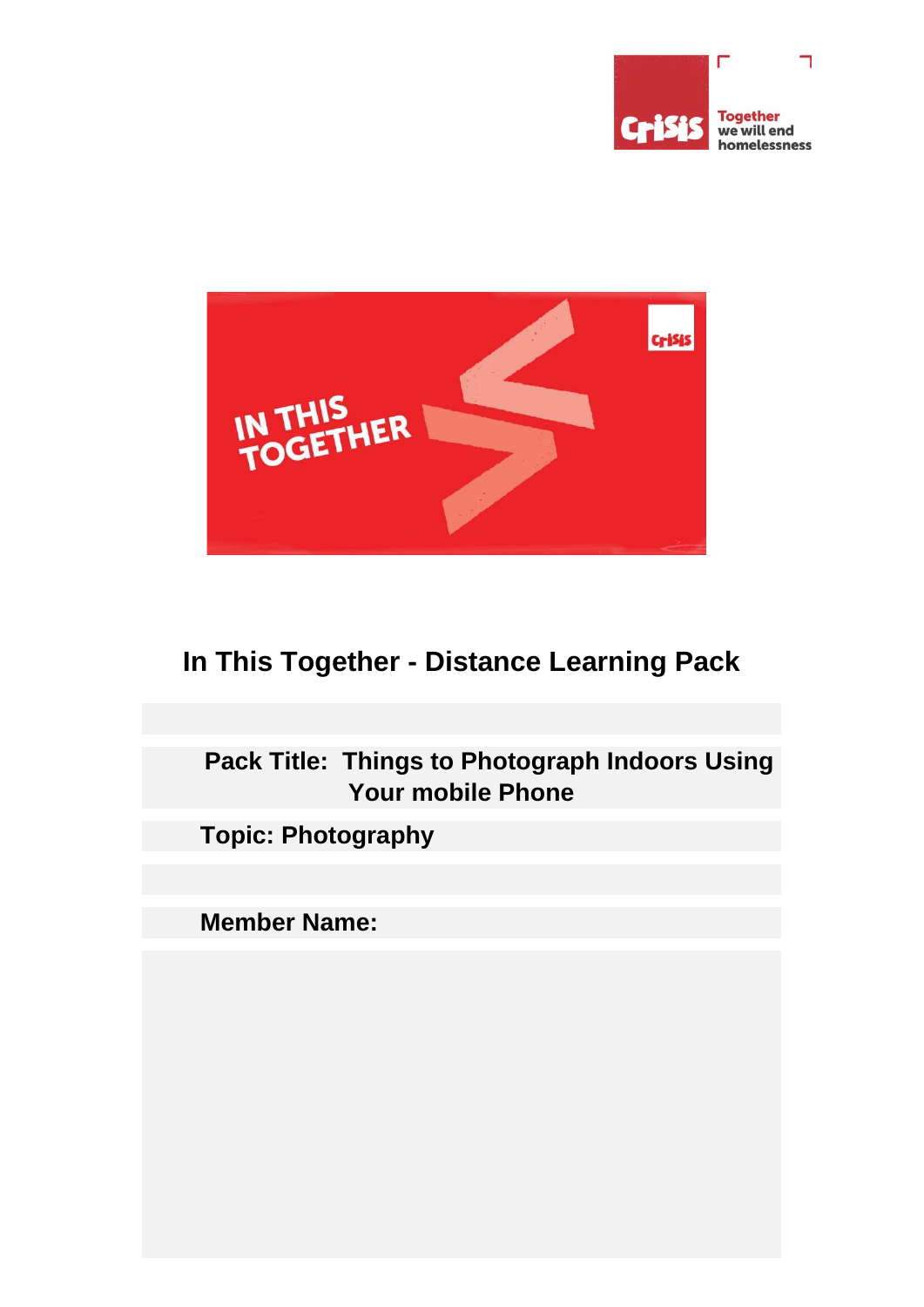

**Things to Photograph Indoors Using Your Mobile Phone**

**Using these tips take some pictures using your mobile phones.** 

**Try some of the following ideas.**

## **See if you can come up with some ideas of your own.**

1. **Light Bulb** – lightbulbs are see through and can distort or blur whatever is behind it try and place different object behind the bulb and see what affects you can achieve.



**3. Cutlery. –** lay the cutlery out on a blank surface to avoid distractions. Move it around and take it from different angles, from below, from above and on the same level.



**4. Eggs -** place eggs in egg cups and rearrange them, also try taking pictures of cooked eggs as a comparison.

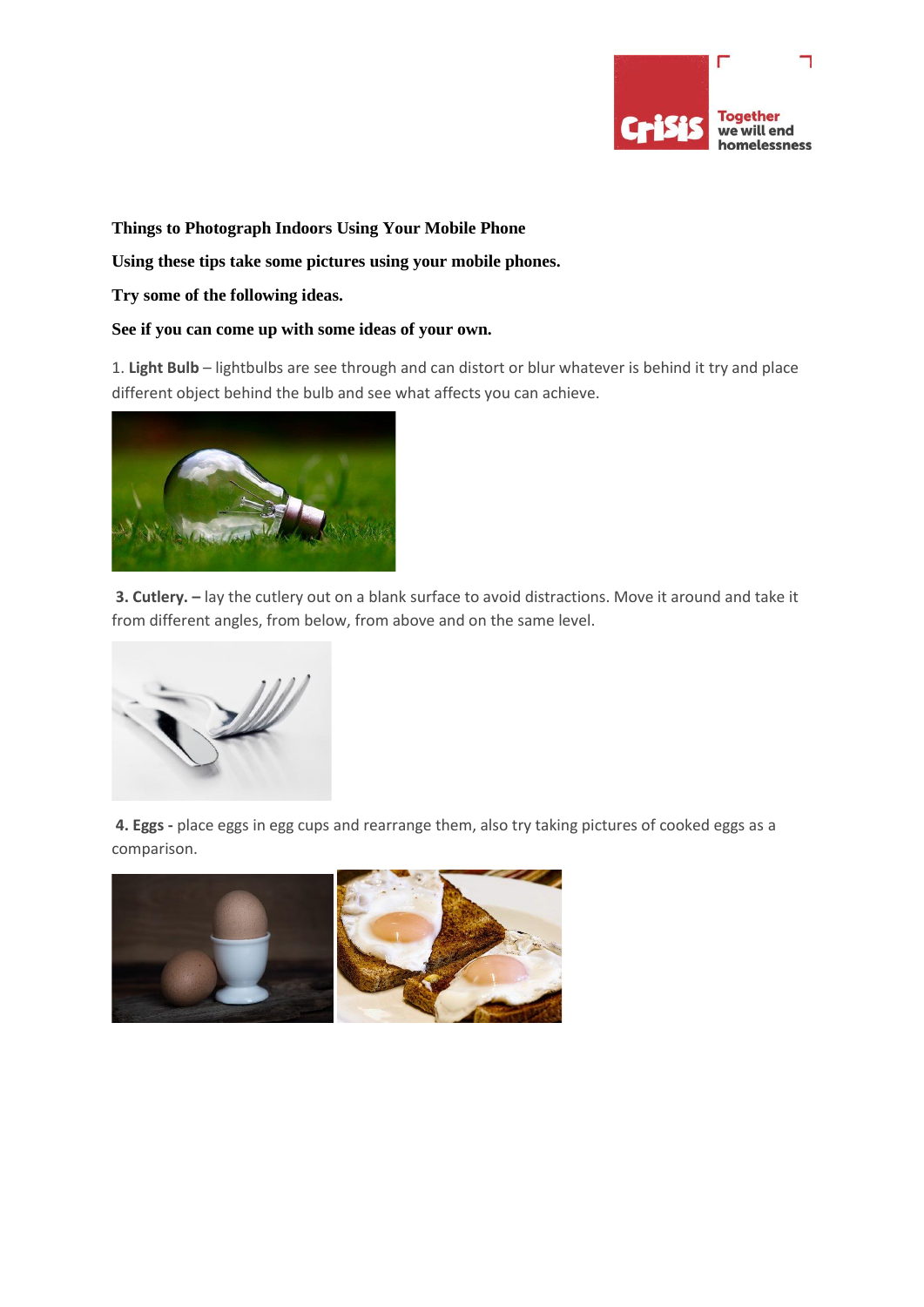

**5. Flowers –** always an interesting picture to take, try and capture the details within the flower and if you get really close to the flower you will capture more details, you will also notice that the background becomes blurred increasing the appearance of detail, this is called depth of field, or you may see or hear it referred to as DOF.



**6. Fruit – t**o really make the fruit stand out place a coloured piece of card or fabric behind your fruit arrangement. You could also try this with vegetables or other items of food.



**7. Windows and reflections –** have a look around you at windows especially shops and see what pictures you can create using the reflections on the windows.



**8. Books and magazines –** capture fabulous colours of books rearrange them into the same colours or alternative colours to create symmetrical patterns.

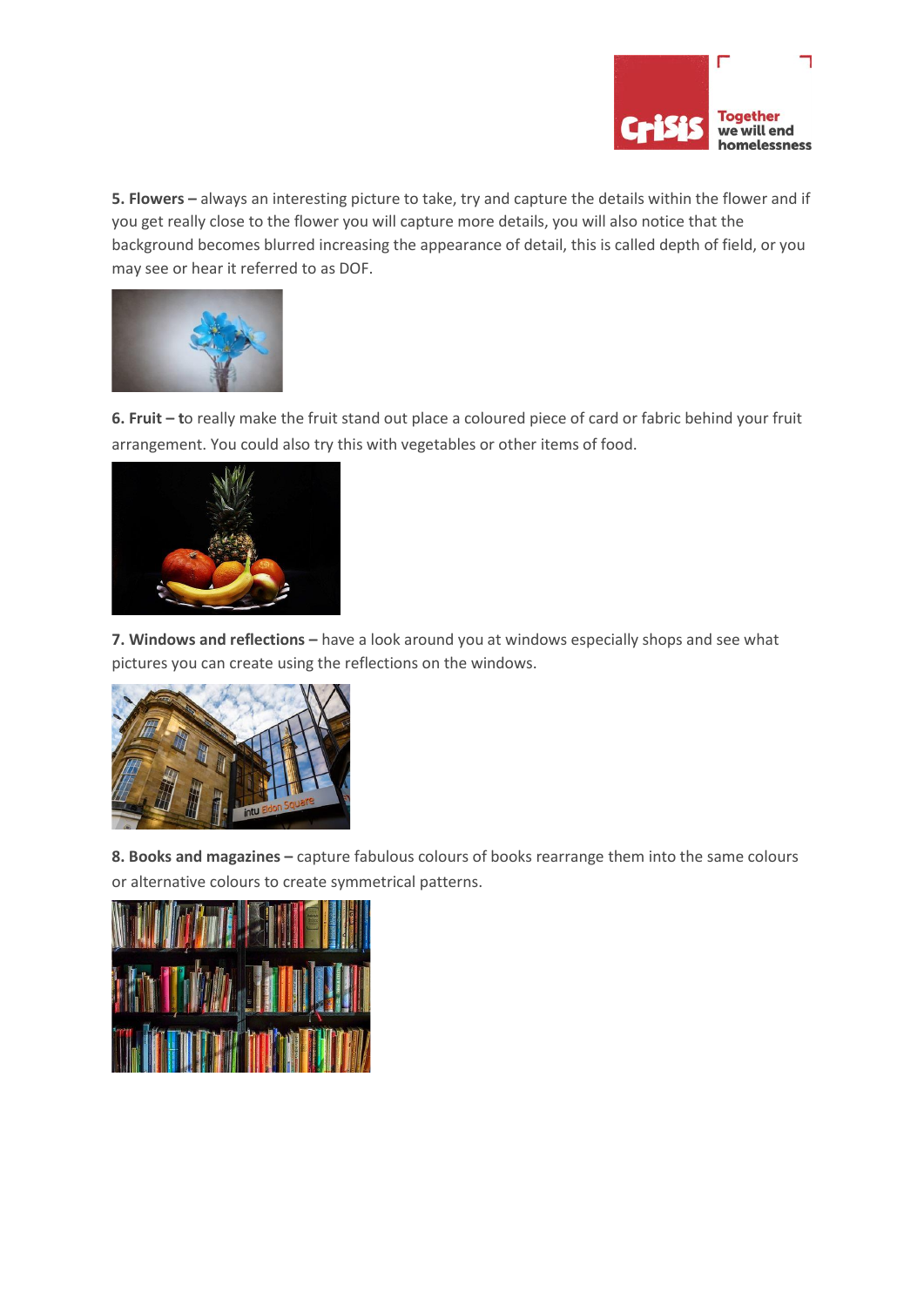

**9. Shoes –** take pictures of your shoes either on or off, use different angles and reposition them mix all of your shoes together or take a picture of a single shoe.



**10. Taps –** as we are using taps a lot at the moment we have become really familiar with them, take pictures of single taps, taps together, study the details and move around and watch the reflections change.



**11. Door handles –** see how many different door handles you can photograph if possible take the photos from different angles and look at the locks themselves. Try and focus on the detail of the handles and get really close to them to take the pictures.

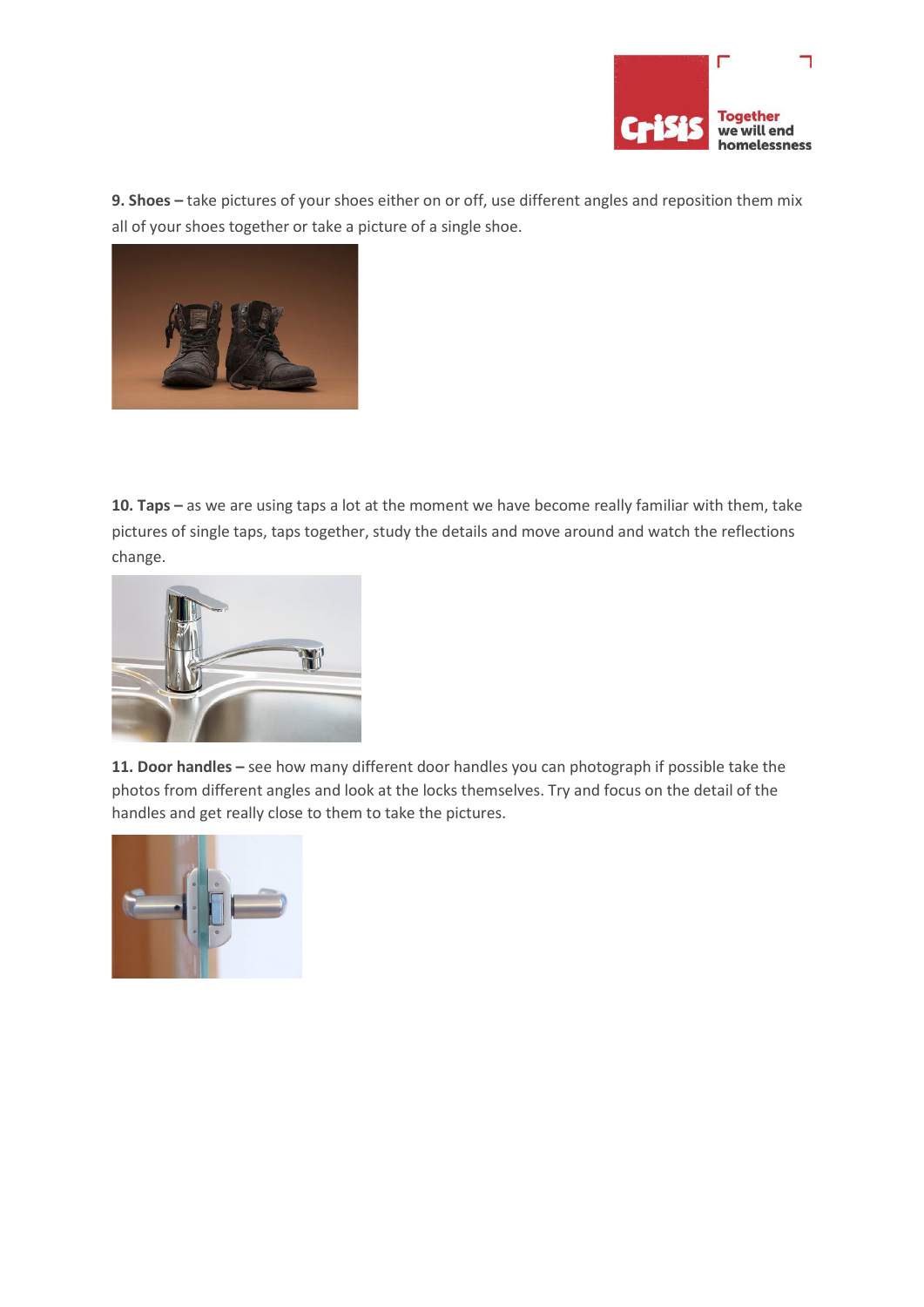

**12. Glasses –** if you wear glasses or have sun glasses they always make an interesting photograph, place objects in front of them especially sun glasses and study the reflections. Look how sunlight lights up what surface the glasses are placed on and distorts the shape of the glasses.



13. Board game or cards – create words with scrabble pieces and photograph them this works particularly well if you change it to black and white. Take other pictures of games that you may have try to be a little creative and just take small parts of the board that fill the whole picture frame or even take pictures of the individual pieces each game has.



**14. Sweets –** sweets generally are very vibrant colours and interesting shapes, when you take a picture of them try and fill the photograph frame completely with sweets. Try it from above and on the same level.